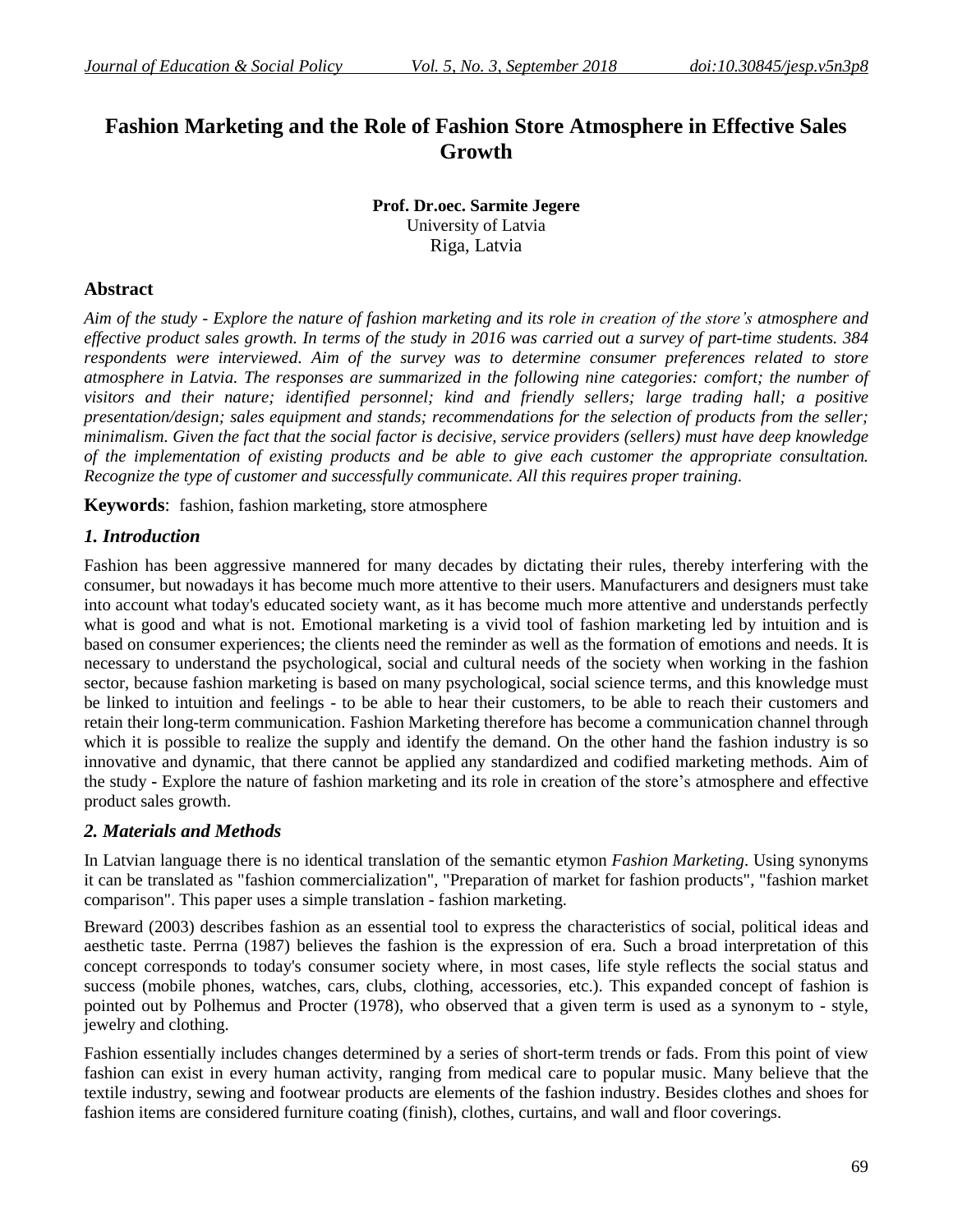If we list the fashion magazines, it is noticeable that the fashion extends to food, buildings, music, cars, perfumes and cosmetics. Traditionally, fashion changes every season, but new trendy spots or mini-collections return on a monthly basis. Precarious nature of fashion is not something new. In early 20th century P. Poiret has said that "clothing making is the industry, which is based on novelty" (Leymarie, 1987, 21). Novelty makes the fact that fashion is not long term. Reich (2004) defined the difference between fashion and style, saying that fashion has no style, since it is always just a fashion.

Barnard (2002) believes that clothing is the most common way to express and to focus attention on the fashion in the media. For example, it talks about the need of people to be in a society and at the same time be an individual and those trendy clothes is a way to meet this challenging set of expectations and requirements. To make the changes the fashion industry has to constantly create new products.

Fashion is formed only in the mind of the mass associated with expressions such as *trendy* or *fashion this season*. G. C. Chanel said: "Fashion won't be real until it will come out on the streets. Fashion, which does not go out from the salon is just as insignificant as a fancy dress ball" (Charles-Roux, 2004, 11)." Fashion cannot be changed by showing 25 dark blue suits on the catwalk, " - Anna Wintour, chief editor of Vogue magazine (Foley, 2004, 16). Creativity and design is the most important components of fashion. Product creation is a result of very frequent changes, which are the essence of fashion, as well as its relation to creativity and continuous improvement or transformation of design skills. These products are basic, expected and improved from a marketing perspective.

Creativity of the design gives a part of mechanism to personnel which respond to the need for changes in this industry. At the same time, abilities and skills to identify the products that customers need and what they will buy, is very important to the industry as well. Marketing can help provide the additional knowledge and skills necessary to ensure that the creative component is used to form the greater competitive advantage and achieve business success and growth (see table No 1).

Fashion marketing is an application of different types of technology and business philosophy, which is concentrated on customers or potential customers of clothing and related products and services - in order to gain long-term results in the company. Fashion marketing is different from all other marketing spheres. Nature of fashion i.e. the characteristic changes, gives different accents to classical marketing activities. In addition, the role of design in both the management and buyer's demand reflection makes up several fashion marketing approaches.

Fashion marketing in practice connects to the fact that the fashion industry is huge both in size and business structure options, to serve and ensure customer needs. From small business, which goes from self-employed knitwear designers to major multinational co-operatives to fashion brand factories. Diversity remains a major effect. The fashion industry has grown internationally during the changes in EU legislation and the elimination of customs barriers, as well as changes in Eastern Europe. This means considerable variations in culture, social and economic prospects of its participants. The result of this size, experience and perspective variations is that the fashion marketing practice is not uniform on a national level and is independent on the international level.

The key issue of debate on the topic of fashion marketing is the tension between the views by designers and marketing specialists:

- young fashion designers have to gain at least formal knowledge in business or marketing, but the designers do not learn them in Latvia;
- similarly, the formal marketing training can help staff to understand the role of design in business;
- students of design have traditionally been taught to solve problems as if there is no "pressure, or price", so that creativity flourish, free from structural factors (i.e. they do not notice them);
- spontaneity, eclecticism and willingness to take risks challenging the *status quo* are some of the values that are the heart of traditional design education;
- Marketing training in the contrast includes a variety of values. Professionals are taught to be systematic and to analyze the upcoming challenges. Success will be if you carefully research and plan, rather than be spontaneous or ignore market realities, such as competitor prices;
- marketing personnel often do not understand the artistic dimension of the design or the quality of product development in many aspects due to imperfection of training;
- smart designers and marketing professionals understand the need to upgrade the professional skills, understand the need for communication, as well as differences in visual and production stages and is absolutely one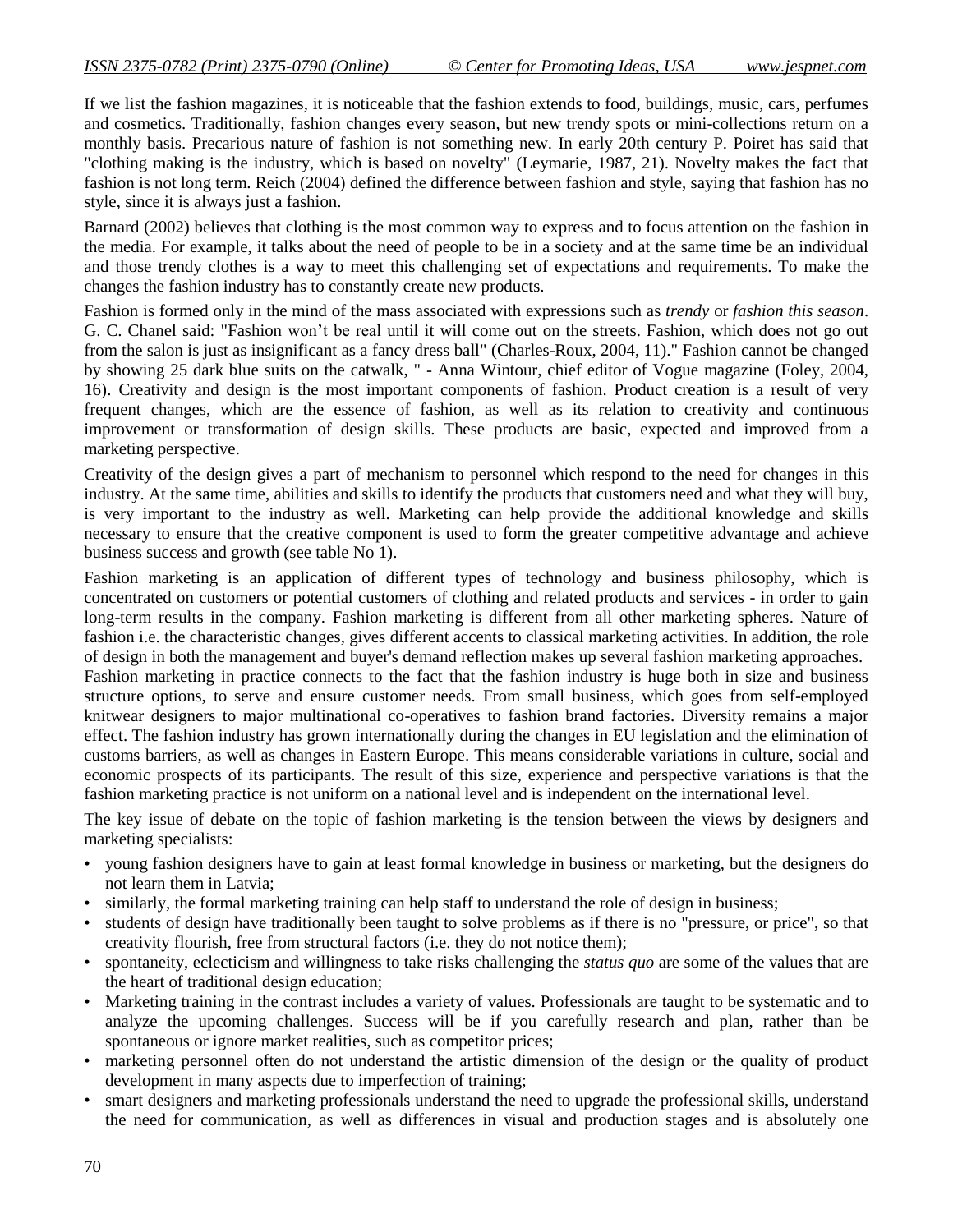minded on evaluation of functional aspect of clothing i.e., particular seasons clothing should be waterproof or washable in washing machines.

To sum up: designers see marketing specialist as the persons who suppress their freedom and fantasy, but marketing specialists think that designers are undisciplined and careless or superficial concerning the profit and prices.

This view is a stereotype that is formed in different education systems, as well as misunderstanding the perspective of two specialists – designers and marketers. So there are still two opposing views of fashion marketing:

- 1. Marketing, which is centered on design: fashion marketing as a promotion;
	- as such, is used as a synonym for promotion;
	- designers have real power, but marketing experts help sell their ideas to the public;
	- in practice this means that all marketing activities focuses on public relations or commercial activities (in agencies);
	- the main segment wealthy individuals who need a creative style film directors, musicians, actors, etc. This is the way famous fashion designers created their own business (Madonna's corset).
- 2. Marketing, which focuses on marketing: design is the reason for study:
	- marketing dominates and as a results of marketing research the designer is responsible for the fulfillment of customer expectations;
	- retail representatives may affect the design of planned production, requiring some changes for bargaining price (pricing).

As a result, fashion marketing concept is a completely different form of cooperation between the designers and marketing professionals. If the designer understands how marketing personnel is able to understand that in fashion industry design can create and respond to customer demand and expectations – progress is ensured.

Marketing, that's applied to fashion industry, has to assess the role of design as detailed style and nuances specifications. This cooperation is supported by the fact that many of the fashion award winners have been successful not only in the field of design, but also in sales and profits. Therefore, fashion marketing concept is not only a theoretical model, it works in practice as well (see table No 2).

Main tasks of fashion marketing specialists are:

- 1. Fashion marketing research;
- 2. Implementation of fashion product management.

Design manager takes care of how to deliver a large quantity of a variety of shirt to retailer. Shirts must be complied with other garments such as jackets, vests, ties. All of these can be supplied from different manufacturers. Design Manager has to gather information and deliver it to the designers so that they would have an adequate summary. Then the manager will sell these designs in a presentation to retailers, usually in fierce competition. Design manager's knowledge of retail customers and awareness of the company's costs provides effective marketing.

3. Fashion promotion.

The manager shall submit information to the person who will prepare brochures visual and textual materials. Summary must contain numbers - how much prospects and addresses, as well as the most important fashion marketing objectives for this event.

4. Fashion product division. For example, explore possible opportunities in the case of expansion:

- Opportunity to own a business franchise;
- Selection of largest stores and submission to the rules;

• Cooperation with the leading women's clothing designers to build in addition collection each season. Necessary: marketing research, analysis of the business status and future marketing strategy preparation.

### *5.Fashion product positioning and pricing.*

For example, a retailer discovers that a competitor sells imported silk underwear with the same design and quality, but the price is 20% lower. Marketing decision should be based on the positioning and price evaluation, taking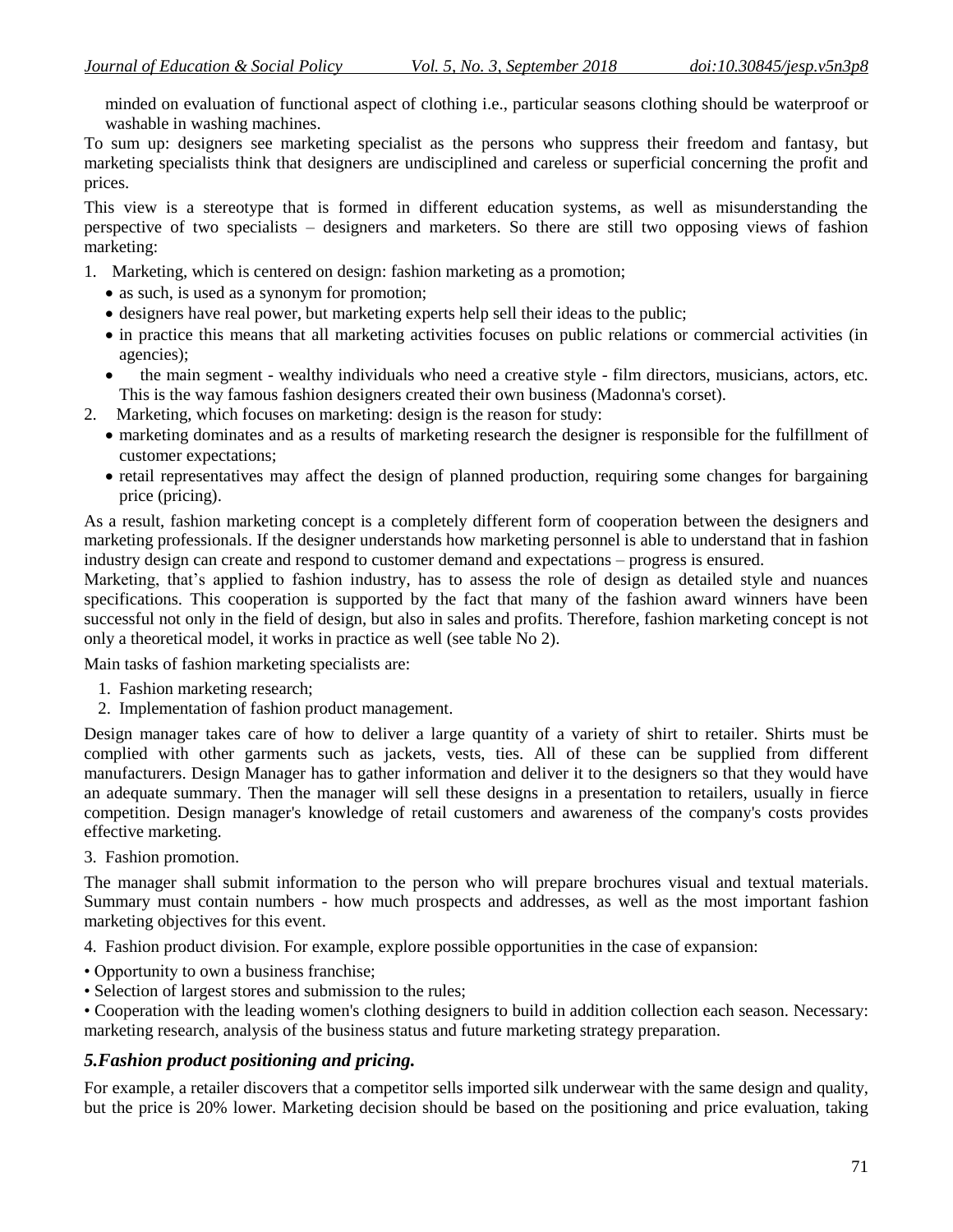into account, the company's strategic objectives, as well as customers' sensitivity to prices. The Fashion Marketing process can be seen in figure No 1.

Fashion marketing specialist tasks are not limited with this. Sphere, that is poorly studied in Latvian, but which can play a crucial role in the selection of goods is a fashion store atmosphere. Retail stores that aim to work in long term are bound to consider customer needs and improve store design, creating a pleasant atmosphere - one that a customer wants to stay and make their purchases. Store design is an essential element of fashion marketing strategies, establishing competitive advantage. Evaluating the costs for the purchase of clothing and individual preferences, buyers reduce the time spent in the store. Marketing professionals have a duty to delay a buyer in the store as long as possible. For this to happen it is not enough simply to have shelves full of goods, they must create the atmosphere that makes the shopping process easy, pleasant and joyful. If buyers will consider shopping a boring way of spending their free time, they will spend it in other ways. Trade space uniqueness can become a crucial point in buyer's decision to attend one or the other store.

A false belief that the product value and price are the same still exists among vendors. The value is a set of emotional experiences that occur as advantages of the buying process. Advantages of the store are design, equipment, customer service, conveniences and product quality. In turn the price is not equivalent to the value, but only one of its parts (Berry, 1996).

Researches show that companies who find it difficult to maintain a competitive advantage based on price policy, promotion and business location, atmosphere of the trade area provides an opportunity to deviate from its competitors (Kenhove, 1997). Buyers spend more time in the shop with a pleasant atmosphere and also spend more money. Atmosphere works relaxing on visitors. But it can also cause discomfort and enrage. It should be remembered that customers buy more and spend money in a positive rather than negative-store atmosphere. Store atmosphere's role is further reinforced by the fact that 70-80% of purchasing decisions are taken in the store, getting acquainted with the product.

Given that customer expectations may change, the trader must be aware of consumer expectations including store atmosphere. What is customer satisfaction? It is the result when your expectations match with activities in the store. Inadequacy promotes frustration, conformity guarantees satisfaction. F. Kotler (1973) was the first who mentioned the concept of atmosphere in retail. Marketing experts emphasize that the decisive elements of atmosphere is the music, light, and social factors. (Bellizzi, 1983; Baker, 1992). Some authors point sensory information as primary. It is associated with cognitive or emotional state of the purchaser, which could affect behavior and product perception (Gardner, 1985). On the other hand, Baker (Baker, 1992) summarized previous studies and extracted three categories of factors that helps evaluate the overall atmosphere of the store:

- •Environmental Factor;
- •Design Factor;
- •Social Factor.

Store environmental factors associates with atmospheric background characteristics that affect the buyer in subconscious level are: temperature, light, music and fragrances. Acting background – soothing music, soft light in contrast of bright light, helps to build more cheerful mood. Too loud music leaves negative effects, which annoys customers. Too bright light dazzles the buyer's and their ability to see the goods and causes discomfort, similar to unpleasant odors. Store design is much more prominent compared to environmental factors. It has aesthetic and / or functional nature. The functional elements of the store are design, comfort, private atmosphere, and aesthetic - architecture, materials, colors and product placement. Functional nature of planning is due to the fact that it helps to navigate while shopping and cause satisfaction to clients. It is known that a broad passage is more positive than the narrow and crowded one. Location can ensure the better purchase - the fitting rooms and equipment. Trade equipment not only provides sale, but also perform an aesthetic function (even the floor). The design is a key element because:

•it is more visible and measurable;

•useful for both store employees and customers.

Social factor affect people in the store directly - number of sellers and buyers, types of behavior. Often, just the seller's behavior greatly influences the buyers and their satisfaction. With increasing awareness of consumer, they initially trust the seller, waiting for a deeper knowledge and his readiness to respond to their needs. Buyers want not just a seller but seller - consultant. Seller's appearance and behavior has also a positive impact on customers.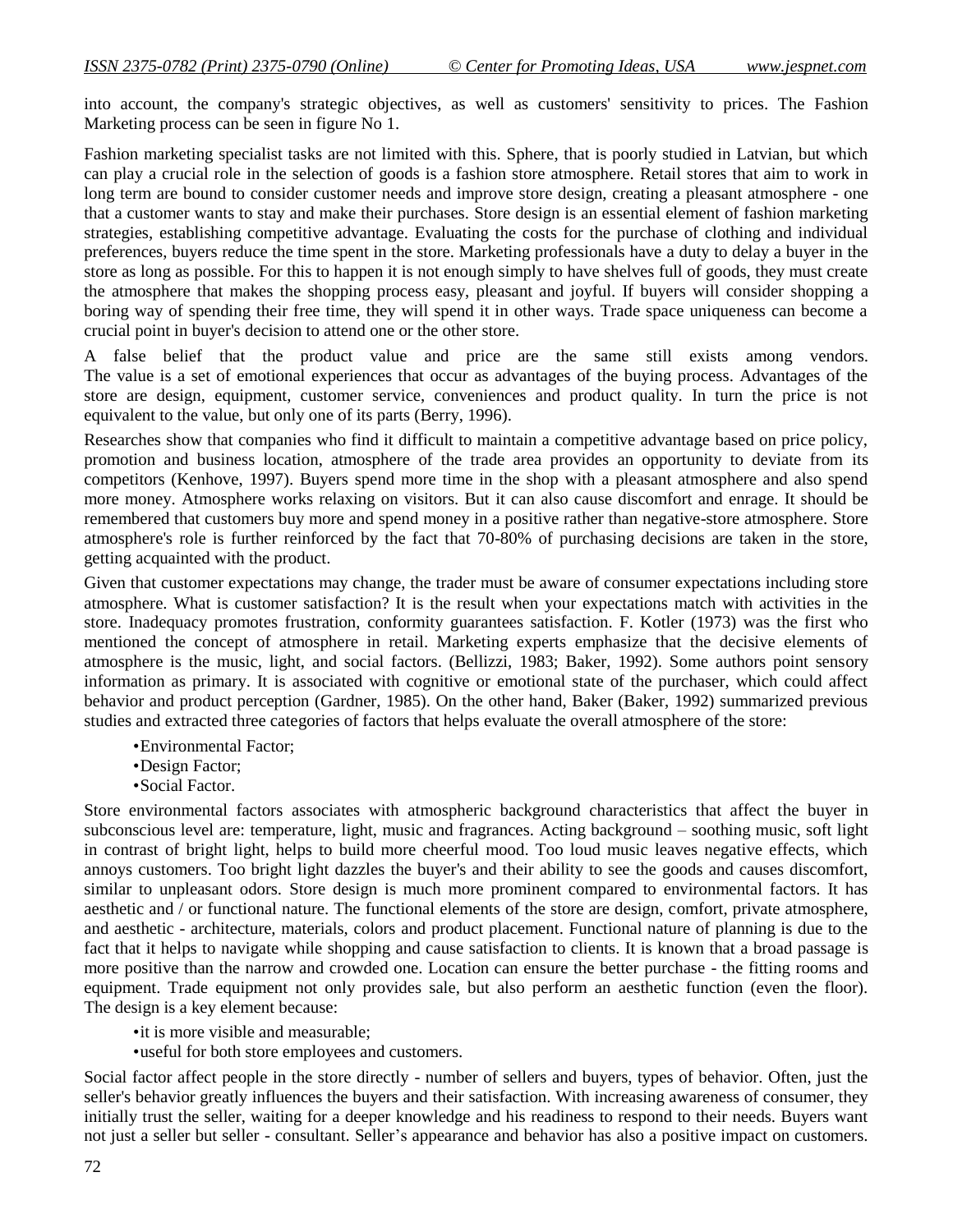Social factor affects also the number of visitors in the store. If there are more people than seller can manage and he cannot pay any attention to them, in many cases the buyers just delay non-emergency purchases.

Behavior of other consumer's has an impact to shopping as well. Stores, which are loved by "undisciplined" buyers, are not popular and full of "positive" customers.

Large number of people in the market hall is an obstacle in effective shopping. There is tension in the crowd and confusion, but the smallest number of people in the store is less constrained and provides positive emotions satisfaction and peace. However Latvian buyers feel some discomfort when they are the only ones in the store. Retail store atmosphere with carefully thought design gives the consumer a positive and efficient consumer experience, which makes it enjoyable. The biggest problem facing retailers - to combine fashion and lifestyle, as well as determine the necessary atmosphere of the store which must be effective and at the same time procure pleasure.

In Hong Kong (2004) there was conducted a study of store atmosphere and consumer decision in store selection. 90% supported the statement of the essential role of store atmosphere and brought the factors listed in the following order: a social factor, design, and environment.

In the structure of Environmental factor respondents noted the essential element of atmospheric formation:

1.purity of the trade hall;

- 2.lights, music, aroma, temperature, noise; Respondents suggested the significant design elements:
- **1.**store size;
- **2.**Dressing room and its size.

Largest number of the respondents considered service as the most important element in the social factor. Number of people in the store was also a prominent element (Hines, Bruce, 2007).

### *1. Results*

Empirical study in 2016 was the survey of part-time students in 9 branches of the University of Latvia that are located in Aluksne, Cesis, Madona, Bauska, Jekabpils, Kuldiga, Tukums, Ventspils and Liepaja. Survey was conducted among 384 respondents. The survey aimed to establish consumer preferences related to store atmosphere in Latvia. The responses are summarized in the following 9 groups.

- 1. Convenience: it refers to fitting cabins and the existence of the chair in it, aisle width, and the exact placement of goods, noise, temperature, and store cleanliness.
- 2. The number of visitors and their nature: the number of buyers their type and their description, store personnel competence and their number, and the hope that both the seller and buyers will not be rude and insensitive i.e. describes their behavior.
- 3. Identifiable staff: provides that employees have the same uniform or at least the same style and colors, as well as clips with their names. Meeting and escorting consumers are not particularly important in Latvia, but everyone recognizes the importance of recognition and respect from the seller when greeting or escorting.
- 4. Welcoming and friendly sellers: showing qualities such as responsiveness, sensitivity, kindness.
- 5. Extensive trade hall: recognizes the size of a store with a lot of resting areas, signs of large-scale, modern shop windows.
- 6. Positive Presentation: means light, music, pleasant scents.
- 7. Commercial equipment and stands: product location attracts most of the buyers, the respondents noted that they like the stands made from timber.
- 8. Seller Recommendations on the selection of products.
- 9. Minimalism: supporting a light background and light buildings.

Empirical part of the study was an in-depth discussion with one of the groups of respondents on their expressed wishes; as a result it became clear that social factors are most important to Latvian consumers. On the final question, *will a positive atmosphere in the store form a positive, satisfied experience of the customer*, the overwhelming majority answered "yes" and only a few respondents considered it to be insignificant (especially when they are very hungry or have limited funds).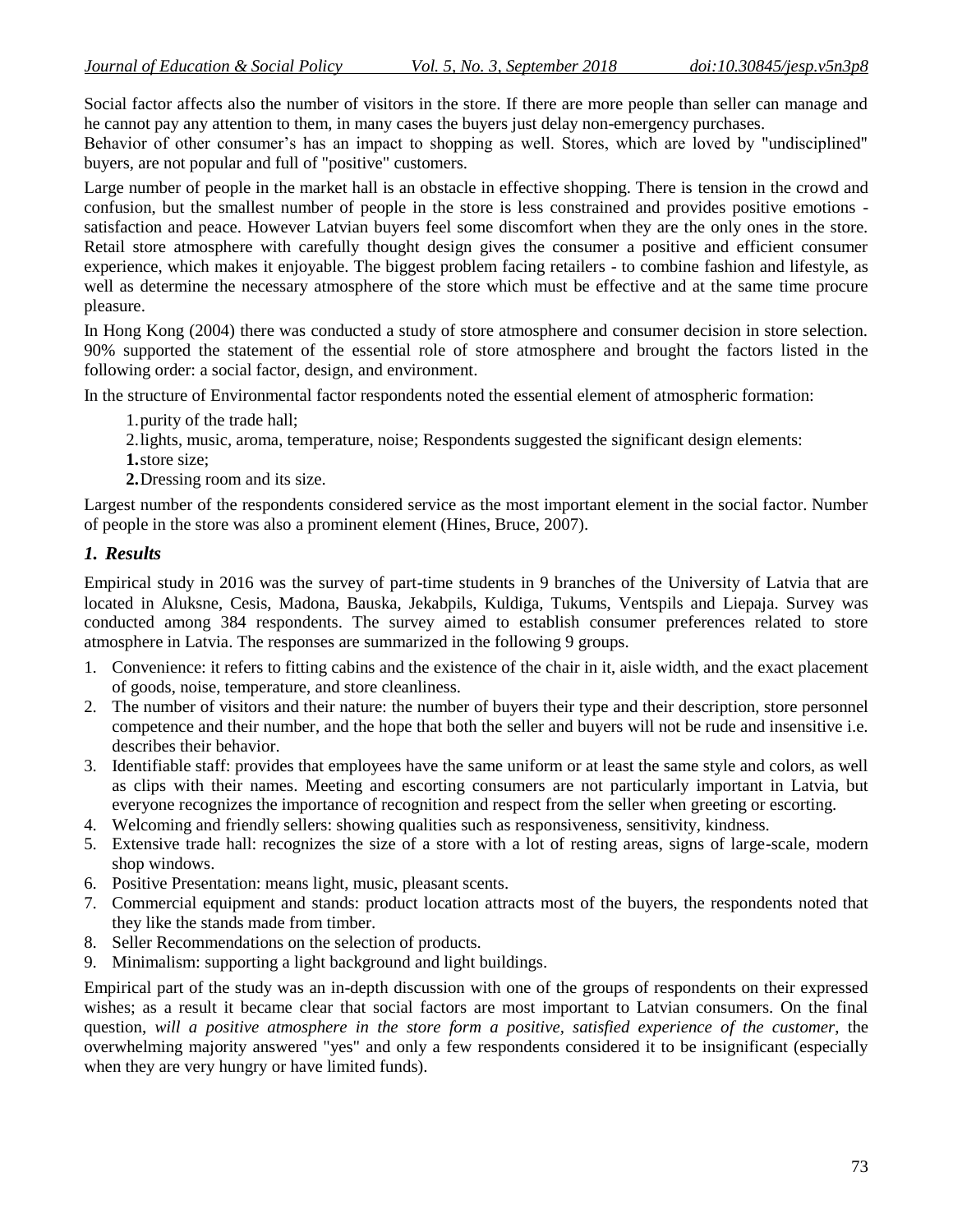# *2. Conclusions*

Our results show that the store's atmosphere is often a key customer selection, and superior to other factors, such as - the store layout, product range and price. Shops with warm and friendly staff, customers associated with a high sense of satisfaction when visiting them. This allows concluding that service is a key element of the social dimension. In this respect, fully consistent with the theoretical results of the research: practically all respondents gave this factor an important role in building positive emotions during shopping. The fact that two other factors (environmental and design) did not gain as much support as a social factor that does not mean that they can be ignored. Only their impact on the positive sense of shopping is slightly lower.

Given that the social factor is decisive to service providers - sellers must have deep knowledge of existing products in sale and be able to provide appropriate consultation to each customer. Recognize the customer type and communicate successfully. All this requires proper training to be undertaken by the few schools in Latvia that educate sellers.

| Notice example   | as the promotion of      | Fashion marketing is the same The design must be based solely on<br>marketing research |
|------------------|--------------------------|----------------------------------------------------------------------------------------|
| Assumption       | Sell what we make        | Make what we sell                                                                      |
| Orientation      | Centered on the design   | Centered on the marketing                                                              |
| Reference to any | The high failure rate    | Gentle design,                                                                         |
| deficiencies     | Depends on the intuition | stifled creativity                                                                     |

#### **Table No 1** Two points of view on fashion marketing

### **Table No 2** Fashion marketing concept

| Caring for fashion | High                             | <b>CENTER ON</b> | <b>FASHION MARKETING</b>   |
|--------------------|----------------------------------|------------------|----------------------------|
| design             |                                  | THE DESIGN       | <b>CONCEPT</b>             |
|                    | Low                              | <b>FAILURE</b>   | <b>CENTER ON MARKETING</b> |
|                    |                                  | Low              | High                       |
|                    | Caring for customers and profits |                  |                            |



### **Figure No 1 Fashion marketing process**

## *References*

Baker J.( 1992) An experimental approach to making retail store environmental decisions. Journal of Retailing,68, 471-495 p.

Barnard M. (2002) Fashion as communication. London, 372 p.